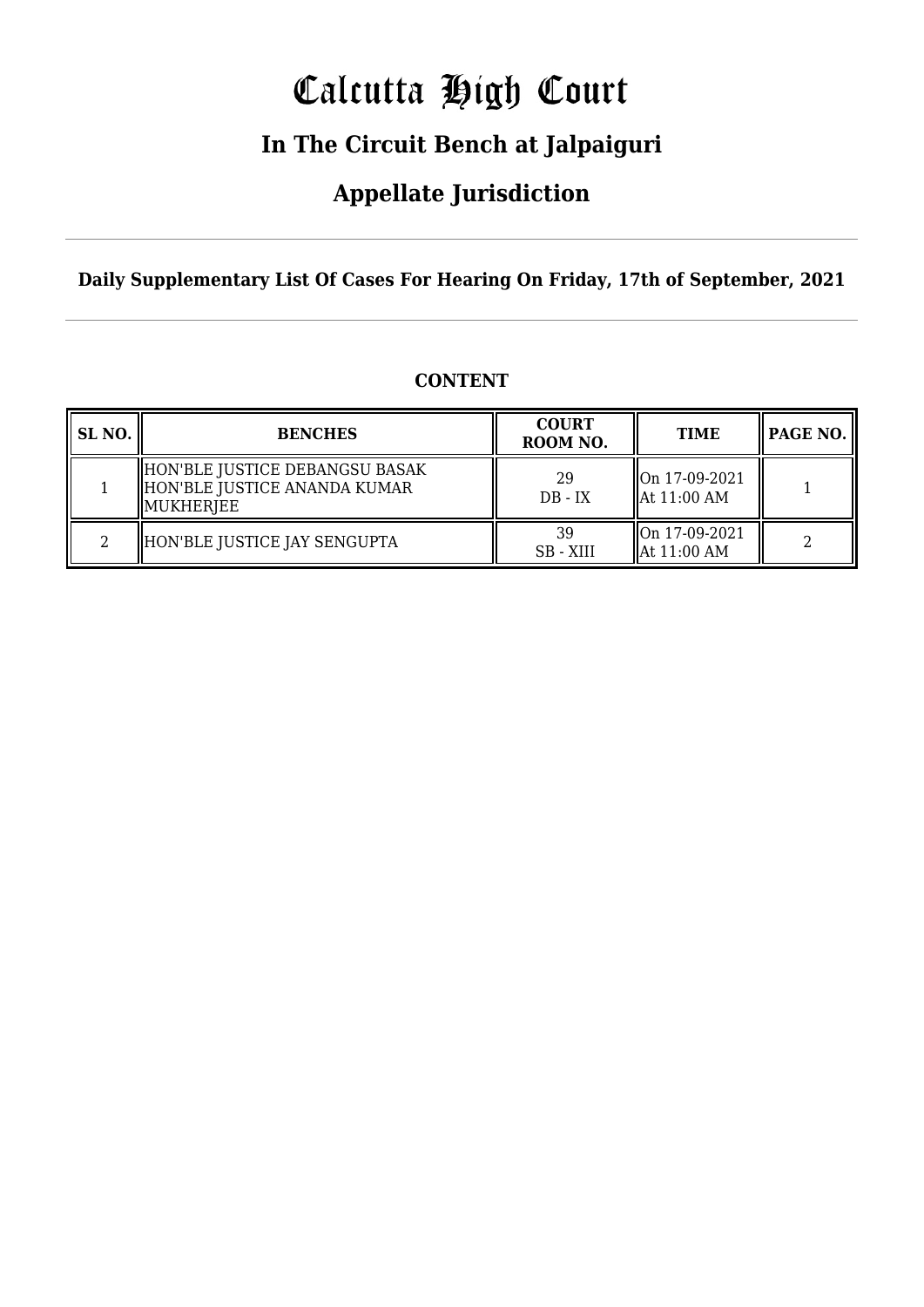

## Calcutta High Court **In The Circuit Bench at Jalpaiguri Appellate Side**

**DAILY CAUSELIST For Friday The 17th September 2021**

**COURT NO. 29**

**DIVISION BENCH (DB - IX)**

**AT 11:00 AM**

**HON'BLE JUSTICE DEBANGSU BASAK HON'BLE JUSTICE ANANDA KUMAR MUKHERJEE**

**(VIA VIDEO CONFERENCE)**

### **FROM PRINCIPAL BENCH**

### **APPLICATION FOR ANTICIPATORY BAIL**

1 CRM/803/2021 (Mentioned on 16.09.2021) ARUN KUMAR VS State of West Bengal 2 CRM/926/2021 OM PRAKASH UPADHAYAY

VS

State of West Bengal

ABHMANYU BANERJEE

SURYANEEL DAS